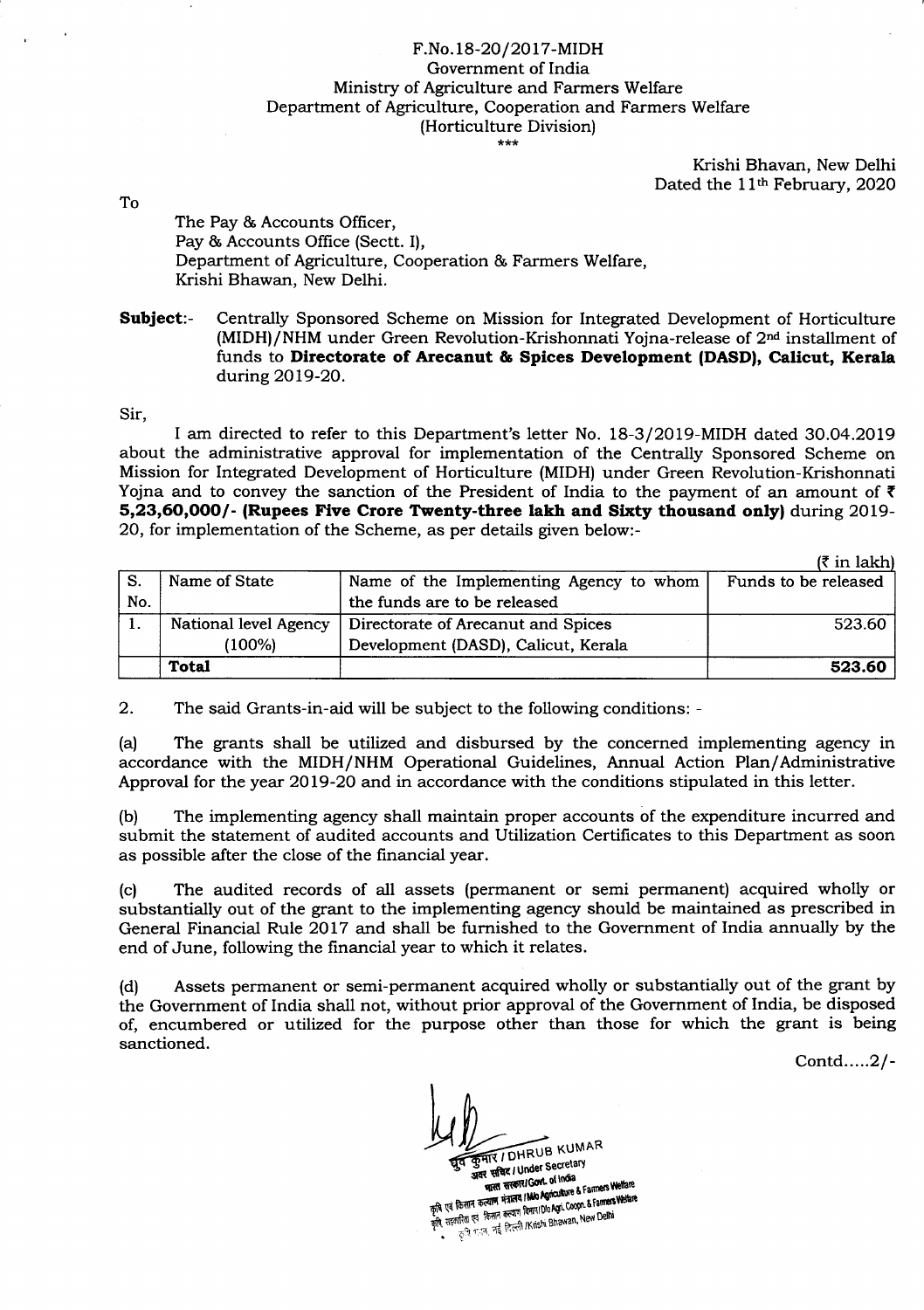(e) The accounts of the implementing agency shall be open to Internal Audit of the Principat Accounts Oflicer, Department of Agriculture, Cooperation and Farmers Welfare as well as the Statutory Audit by the Comptroller & Auditor General of India at his discretion and he shall have the right to demand the production of books, accounts, connected vouchers and other documents and papers in this regard.

(0 The concerned implementing agency shall furnish the physical and financial progress report to this Department on monthly basis in the prescribed format.

(g) The Implementing Agencies will follow other terms and conditions contained in the General Financial Rules 2017, as amended from time to time.

(h) Any unspent balance of grant, which is not spent for the purpose for which it is sanctioned during the financial year shall be refunded to the Government of India or adjusted for further utilization at the end of the financial year. The funds shall be transferred electronically through RTGS System/Demand Draft to the Implementing Agencies.

(i) All grantee institutions shall submit Utilization Certificates in prescribed proforma (GFR-12A) on PFMS [Rule 86(6)].

ti) The Further use of Grants in Aid being released by this sanction Order, is to be done through EAT module of PFMS. The Utilization Certificate not supported by the EAT module data is likely to be rejected and expenditure is not to be treated as regular. The agency would be forced to refund the amount received as the expenditure not appearing in EAT module data is not to be taken as expenditure incurred in accordance with the terms and conditions of this Sanction Order.

| Demand No. 1 (Plan)    |                                                    | (₹ in lakh)          |
|------------------------|----------------------------------------------------|----------------------|
| <b>Head of Account</b> | Description                                        | Funds to be released |
| $MH - 2401$            | Crop Husbandry                                     |                      |
| 00.119                 | Horticulture & Vegetable Crops                     |                      |
| 55                     | Green-Revolution-Krishonnati Yojna                 |                      |
| 04                     | Mission for Integrated Development of Horticulture |                      |
| 550431                 | Grants-in-aid – General                            | 391.60               |
| 789                    | Special Component Plan for Scheduled Castes        |                      |
| 34                     | Green-Revolution-Krishonnati Yojna                 |                      |
| 04                     | Mission for Integrated Development of Horticulture |                      |
| 340431                 | Grants-in-aid-General                              | 87.00                |
| 796                    | Tribal Area Sub-Plan                               |                      |
| 36                     | Green-Revolution-Krishonnati Yojna                 |                      |
| 04                     | Mission for Integrated Development of Horticulture |                      |
| 360431                 | Grants-in-aid - General                            | 45.00                |
| Total                  |                                                    | 523.60               |

3. The expenditure shall be debited to the following Head of Account:-

Responsibility for ensuring/benefits as mentioned above solely lies with the State Horticulture Mission/Implementing Agency and it should be reflected in the progress report and post the data accordingly in NHM website also.

B KUMAR Secretary

of little & Farmers Welland <sub>rt</sub> Redi Kish get\$ .<br>Mg

Contd......3/-